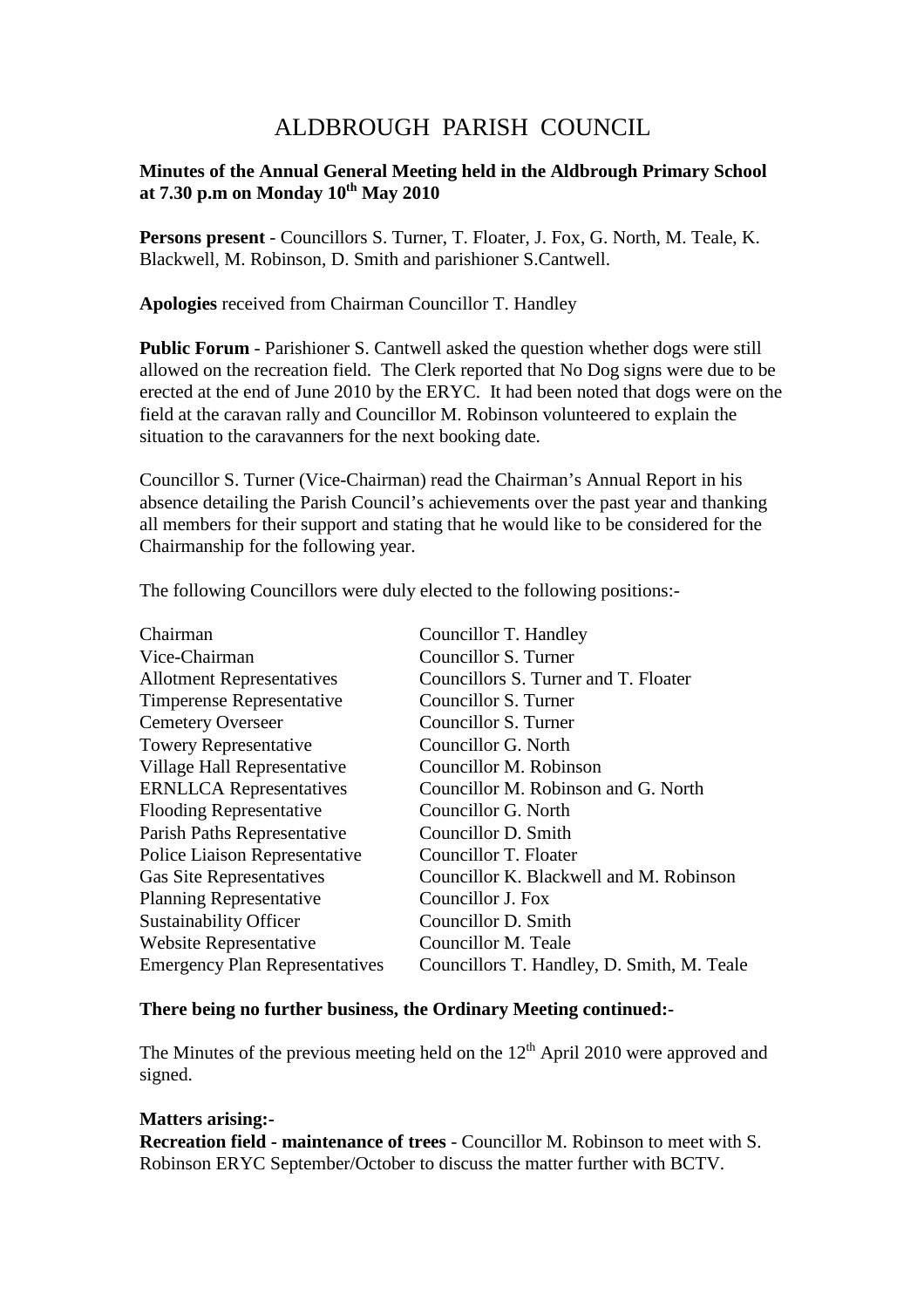**Allotments** - Councillors decided to revise the Allotment Tenancy Agreement which had officially to be done periodically in accordance with Government legislation. Councillor K. Blackwell kindly volunteered to amend for the next meeting.

**248 Seaside Road** - No further report as the Enforcement Officer was out of the office. The Clerk to investigate further.

**Cemetery update** - Councillor S. Turner reported that the footpaths had been completed today by Turners of Skirlaugh for an amount of £14,228.08 which was authorised for payment. An account for £1100.00 to be forwarded to HAPS for reimbursement of their share of the work. It was noted that Rev. Sylvia Rice-Oxley had expressed her appreciation of the project.

**Emergency Planning Meeting** - Councillor D. Smith reported that the Emergency Planning Committee had met and were in the progress of compiling a Plan which would take quite a length of time. Minutes would be taken of the meetings. It was hoped to meet with SSE representatives in the near future. Councillor G. North brought up the matter of insurance if parishioners helped in emergencies.

**Village Taskforce Programme** - The Clerk read out the areas covered in the village. Councillor J. Fox had requested to whom the grass piece of land at the corner of Nottingham Road/Church Street belongs to. The Clerk to contact ERYC.

**30 mph Speed Limit Hornsea Road** - ERYC confirmed that the 30 mph Speed Limit Castle Hill could not be altered. The Clerk to contact Terry Weaver ERYC as the Parish Council were opposed to this decision.

**Community Clean up Day** - Councillor M. Teale reported that the day had been a success and another one was planned for the near future.

**Town & Country Planning Act** - Erection of No. 20 affordable dwellings. Construction of access and creation of public open space and children's play space (revised layout, landscaping and parking) for Chevin Housing Garton Road **recommendations to be made to the Planning Officer.**

**Decision** - Application No. 10/50018/TCA Mr D. Wright - no objections to proposed tree works.

### **Correspondence**

| <b>ERYC</b> | Local Development Framework 24/6/10 Hollym - Councillors               |
|-------------|------------------------------------------------------------------------|
|             | Handley and Fox to attend.                                             |
| Police      | Meeting 19/5/10 Burstwick Primary School - Councillor T.Floater        |
| <b>SSE</b>  | Minutes 22/4/10/Potential Noise Limit Exceedance Record - Noted        |
|             | Councillor K. Blackwell to give thanks on behalf of the Parish Council |
|             | for the donation of the kickwall on the recreation field.              |
| Police      | May Street Beat - Police Surgery 6/5/10 School Library 3.30 p.m. -     |
|             | Police did not turn up - Councillor J. Fox has matter in hand.         |
| <b>ERYC</b> | 60/40 Funded Replacement Lighting Programme 2010/11 - Noted            |
| <b>ERYC</b> | Local Paths Partnership £1,127.00 approved.                            |
|             | DC Staphanson April Danort, noted                                      |

PC Stephenson April Report - noted.